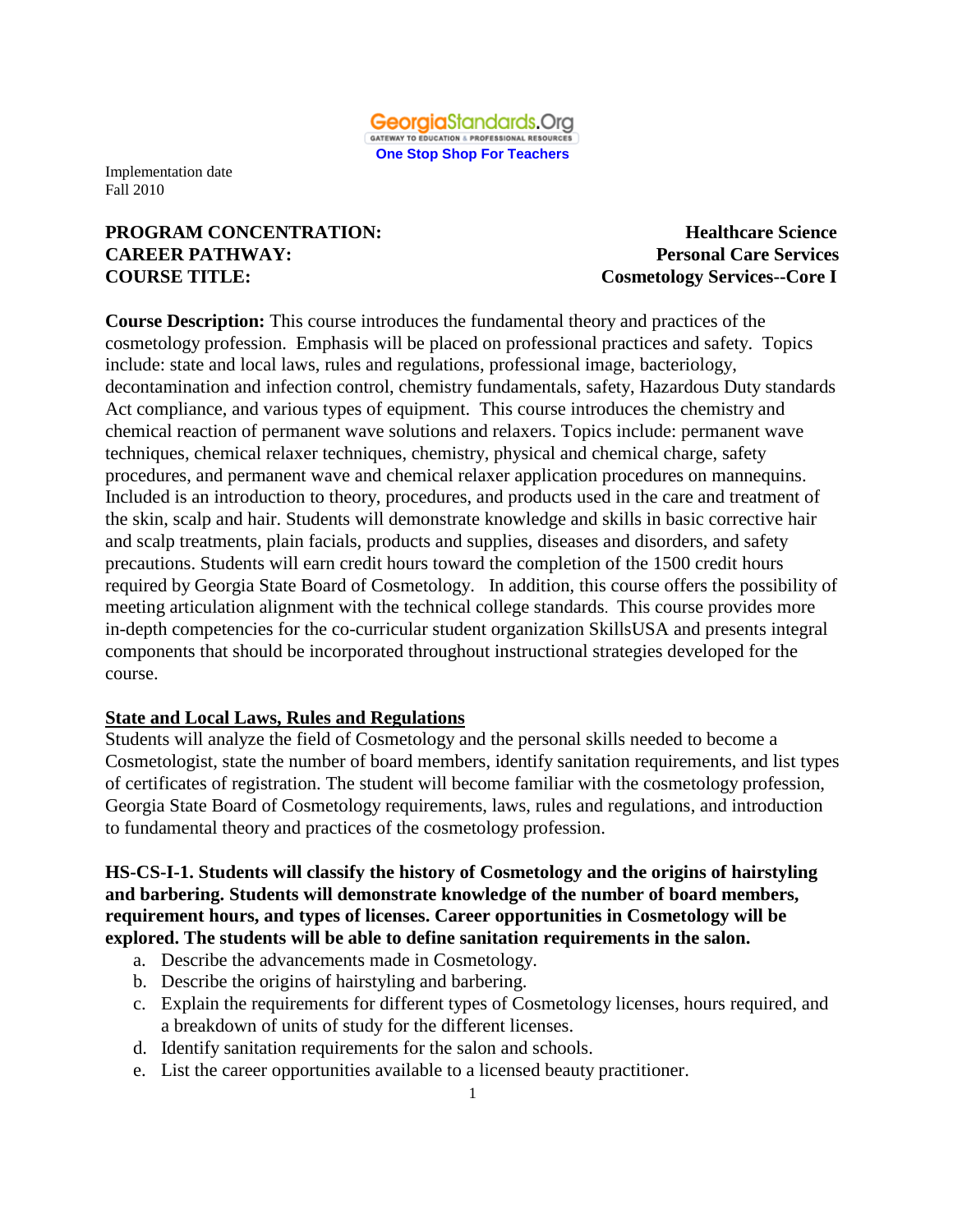

## **HS-CS-I-2. Students will summarize and define personal and public hygiene, ethics, human relations, and ergonomic principles.**

- a. Describe hygiene rules and list rules of cleanliness.
- b. Demonstrate good grooming principles.
- c. Demonstrate an understanding of ergonomic principles and ergonomically correct posture.

## **Infection Control**

Students will demonstrate knowledge of salon infection control and how to reduce the spread of infections and diseases. Infection control will include proper sanitation, decontamination, and sterilization. Safe use of chemicals will be applied in the classroom and clinic.

## **HS-CS-I-3. Students will evaluate the regulations of infection control: principles, prevention, procedures and precautions. The students will demonstrate understanding of proper sanitation, disinfection and sterilization. Facial implements and machines will be properly disinfected and stored.**

- a. Compare and contrast the regulatory agencies responsible for the cosmetology field (include OSHA, MSDS and the EPA).
- b. Distinguish the types and classifications of bacteria, bacterial growth, and reproduction.
- c. Define blood borne pathogens, viruses, and parasites.
- d. Differentiate the different methods of sanitation, decontamination, and sterilization.
- e. Identify the types of disinfectants and the disinfection procedure.
- f. Identify all safety rules used in the cosmetology profession.

## **HS-CS-I-4. Students will demonstrate safety rules when mixing disinfectants, using electrical equipment, facial implements, and machines.**

- a. Select, mix, and store the correct antiseptic, disinfectant, and other decontamination chemicals to use in relation to the task.
- b. Determine the appropriate use of all electrical equipment in order to eliminate accidents and ensure safety for the student.
- c. Demonstrate how to sanitize and disinfect all implements and tools used in facials.
- d. Perform all sanitation, disinfection, and safety requirements essential to facial services.

## **Academic Standard(s):**

## **SCSh2. Students will use standards safety practices for all classroom laboratory and field investigation.**

- a. Follow correct procedures for use of scientific apparatus.
- b. Demonstrates appropriate techniques in all laboratory situation.
- c. Follow correct protocol for identifying and reporting safety problems and violations.

## **Chemistry in Cosmetology**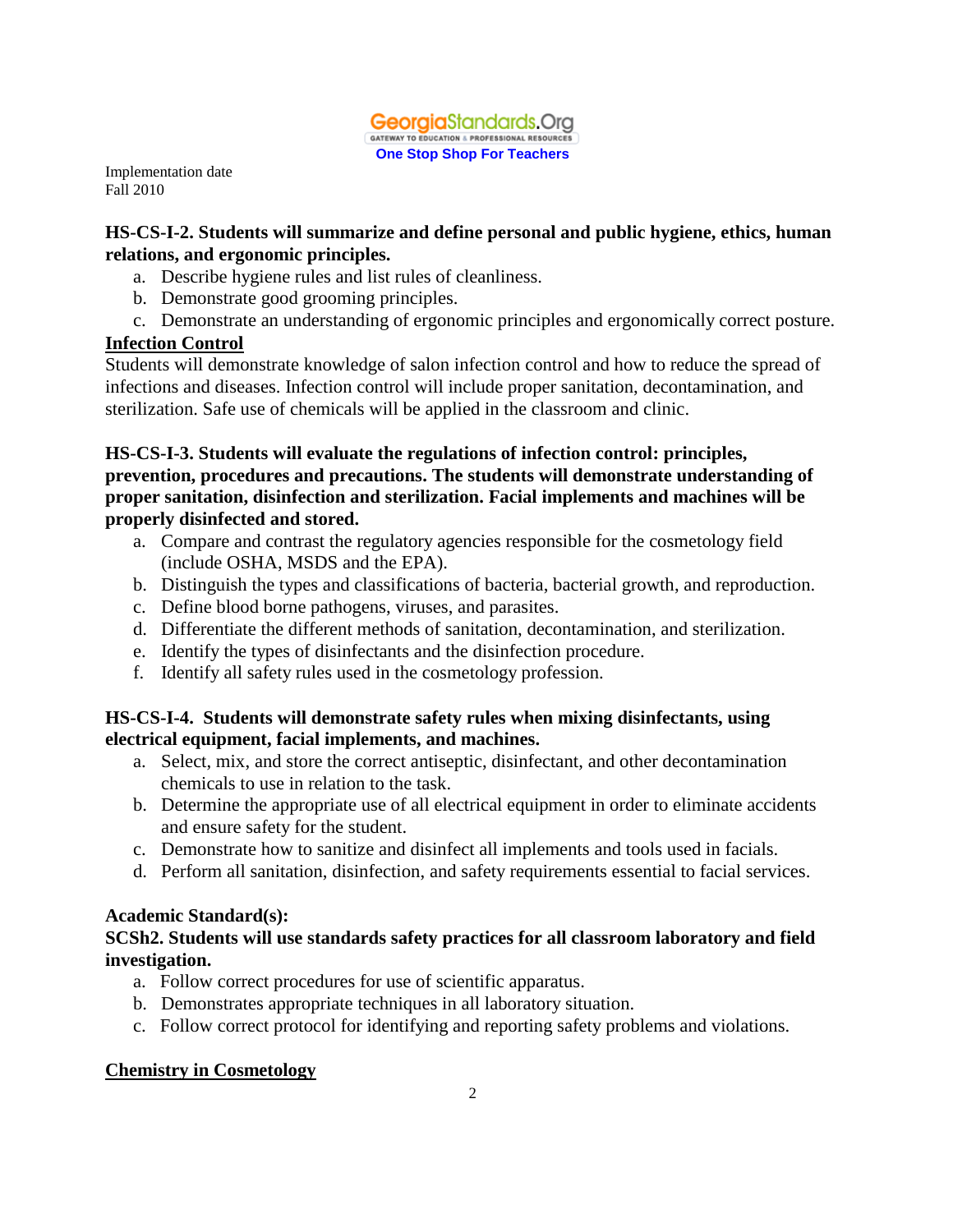

Students will examine the differences between organic and inorganic chemistry and how it relates to Cosmetology. The states of matter, elements, molecules, physical, and chemical properties will be explored. Students will describe how hair is composed and how it alters from physical to chemical changes. The students will demonstrate their understanding of product knowledge and how it affects the hair by use of the pH scale. Emphasis will be placed on proper product selection and recommendations for the clients.

## **HS-CS-1-5**. **Students will explain, describe, and list the basic components of chemistry in Cosmetology.**

- a. Explain the difference between organic and inorganic chemistry.
- b. Discuss the different forms of matter—elements, compounds, and mixtures.
- c. Explain pH and the pH scale.
- d. Define atom, molecule, solution, and emulsion.
- e. Describe properties of matter related to cosmetology.

#### **HS-CS-I-6. Students will differentiate shampoos and conditioners for a variety of hair types, using the pH scale and demonstrating the technique for shampooing and scalp and hair treatments.**

- a. Explain the importance of pH in shampoo selection.
- b. Explain the role of surfactants in shampoo.
- c. Discuss the uses and benefits of various types of shampoos and conditioners.
- d. Perform proper scalp manipulations as part of a shampoo service.
- e. Demonstrate proper shampooing and conditioning procedures.
- f. Demonstrate a basic corrective hair and scalp treatments.
- g. Describe the benefits of scalp manipulations.
- h. Apply all safety precautions for scalp and hair treatment and identify safety precautions to be followed in scalp and hair care.

## **Academic Standard(s):**

#### **SC7. Students will characterize the properties that describe solutions and the nature of acids and bases.**

- a. Explain the process of dissolving in terms of solute/solvent interactions.
- b. Compare, contrast and evaluate the nature of acids and bases.

## **Anatomy and Physiology**

Students will explain the importance of anatomy and physiology to the personal care service industry. Understanding anatomy and the role it plays in the industry will help the student develop beneficial facial and makeup skills, massage techniques, hair cutting, and hairstyle techniques. This unit will help the student understand how the human body functions as an integrated whole.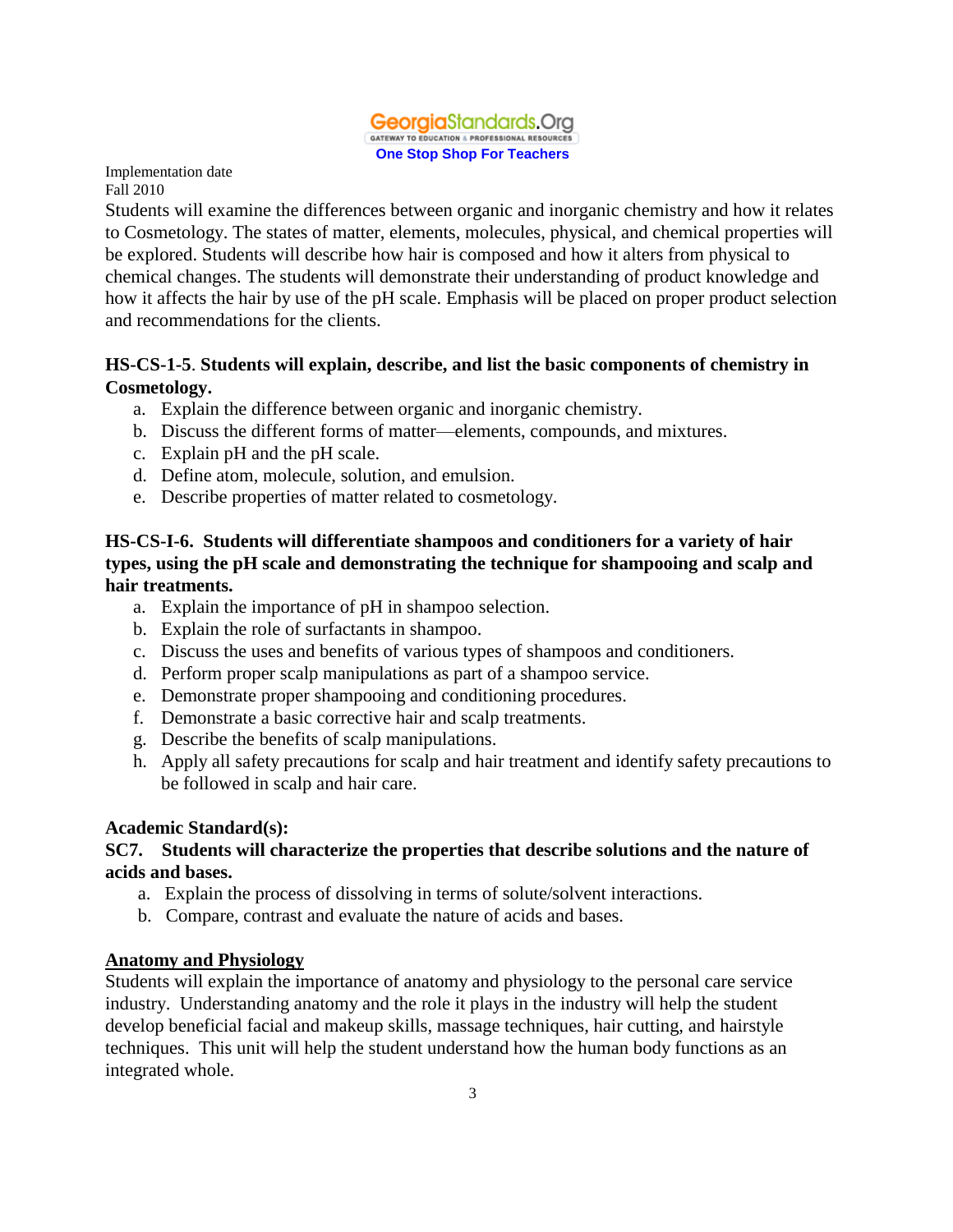

**HS-CS-I-7. Students will demonstrate a working knowledge of anatomy as it relates to massage in facials, manicures, and pedicures. Students will demonstrate knowledge of anatomy as it relates to bone structure and muscle contours in hair cutting, facials, and makeup.** 

- a. Describe the importance of anatomy and physiology to the cosmetology profession.
- b. Explain cells, their structure, and their reproduction.
- c. Define tissue and name the types of tissues found in the body.
- d. Demonstrate the proper massage procedures in manicures, pedicures, and facial massage.
- e. Discriminate between different facial bone structures and muscle contours as it relates to hair cutting, facial, and make-up.
- f. Compare and contrast the ten main body systems and their basic functions and how they relate to manicures, pedicures, and facials.

## **Academic Standard(s):**

## **SCSh1. Students will evaluate the importance of curiosity, honesty, openness, and skepticism in science.**

- a. Exhibit the above traits in their own scientific activities
- b. Recognize that different explanations often can be given for the same evidence.

## **SAP1. Students will analyze anatomical structures in relationship to their physiological functions.**

- a Apply correct terminology when explaining the orientation of body parts and regions.
- b. Investigate the interdependence of the various body systems to teach others and to the body as a whole.

c. Describe how structure and functions are related in terms of cell and tissue types.

**SAP2. Students will analyze the interdependence of the integumentary, skeletal and muscular systems as these relate to the protection, support, and movement of the human body.**

- a. Relate the structure of the integumentary system to its functional role in protecting the body and maintaining homeostasis.
- b. Explain how the skeletal structures provide support, and protection for tissues and function together with the muscular system to make movements possible.

## **SHCH- Students will use standard safety practices for all classroom laboratory and workplace investigations.**

**SAP4e- Examine various conditions that change normal body functions (e.g. tissue refection, allergies, injury, disease and disorders) and how the body responds. SAP5e- Describe effects of aging on all body systems.** 

**Introduction to Chemical Texturing**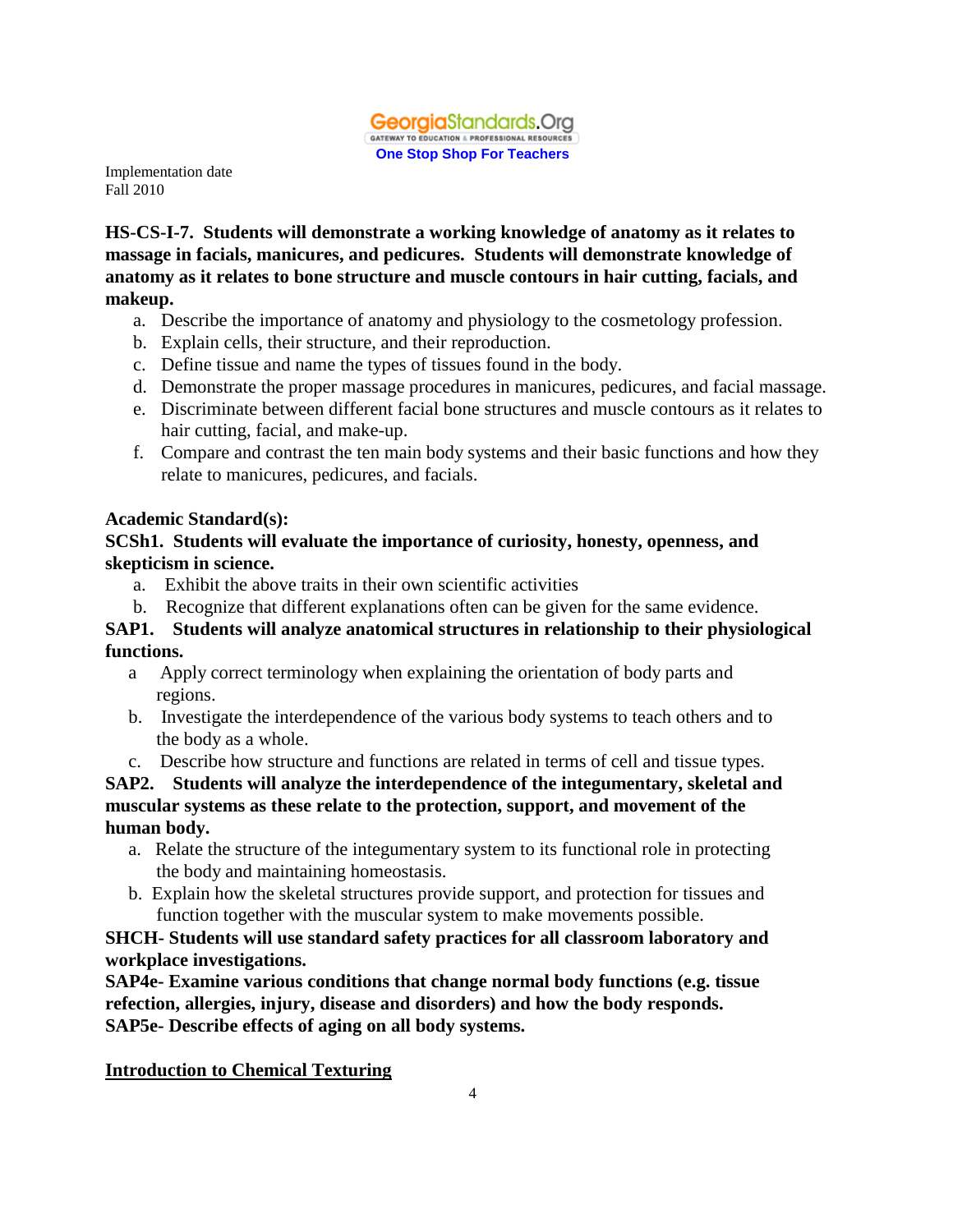

Students will compare and contrast the chemistry and chemical reactions of permanent wave solutions and relaxers. Topics include: analyze hair and scalp, permanent wave techniques, chemical relaxer techniques, chemistry, physical and chemical change, safety procedures, and permanent wave and chemical relaxer application procedures on mannequins.

**HS-CS-I-8. Students will describe the chemical reaction of chemical hair texture services. Students will explain the purpose of a scalp and hair analysis in relation to the chemical service. Students will demonstrate (on a mannequin) sectioning, blocking, and wrapping a permanent wave. Students will perform a mock chemical relaxer on a mannequin. This procedure enables students to compare the changes in the physical and chemical structure of the hair that takes place during the application of a chemical service.** 

- a. List the factors of hair analysis for chemical texture service.
- b. Explain the physical and chemical actions that take place during permanent waving.
- c. Demonstrate basic wrapping procedures: straight set, curvature wrap, bricklay wrap, weave wrap, double-rod wrap, and spiral wrap.
- d. Describe the procedure for chemical hair relaxing.
- e. Understand the difference between hydroxide relaxers and thio relaxers.
- f. Define the procedures for cold wave services.

#### **Academic Standard(s):**

#### **SC6. Students will understand the effects of motion of atoms and molecules in chemical and physical processes.**

- a. Compare and contrast atomic/molecular motion in solids, gases, and plasma.
- b. Collect data and calculate the amount of heat given off or taken in by chemical or physical processes.
- c. Analyze the flow of energy during change of states.

#### **Histology of the Skin, Hair and Scalp**

Students will examine basic histology and the effects on the hair and skin. Conditions, disorders, diseases of the scalp and skin will be explored. Students will discriminate between signs of a healthy scalp/ skin and an infection or disease that may require refusal of a service. Anatomy of the skin will be distinguished and the roles of the layers of skin, including their functions. Students will demonstrate proper hair analysis and identify hair growth patterns. Disorders of the hair and scalp will be defined. Various scalp and hair treatments will be analyzed to determine the best application for each client. Students will be introduced in theory and application to the procedure and products used in a basic facial service. Students will comprehend how to provide basic skin care services and complete a basic makeup application.

#### **HS-CS-I-9. Students will identify the basic histology of the hair and skin, their diseases and disorders, and corrective treatments.**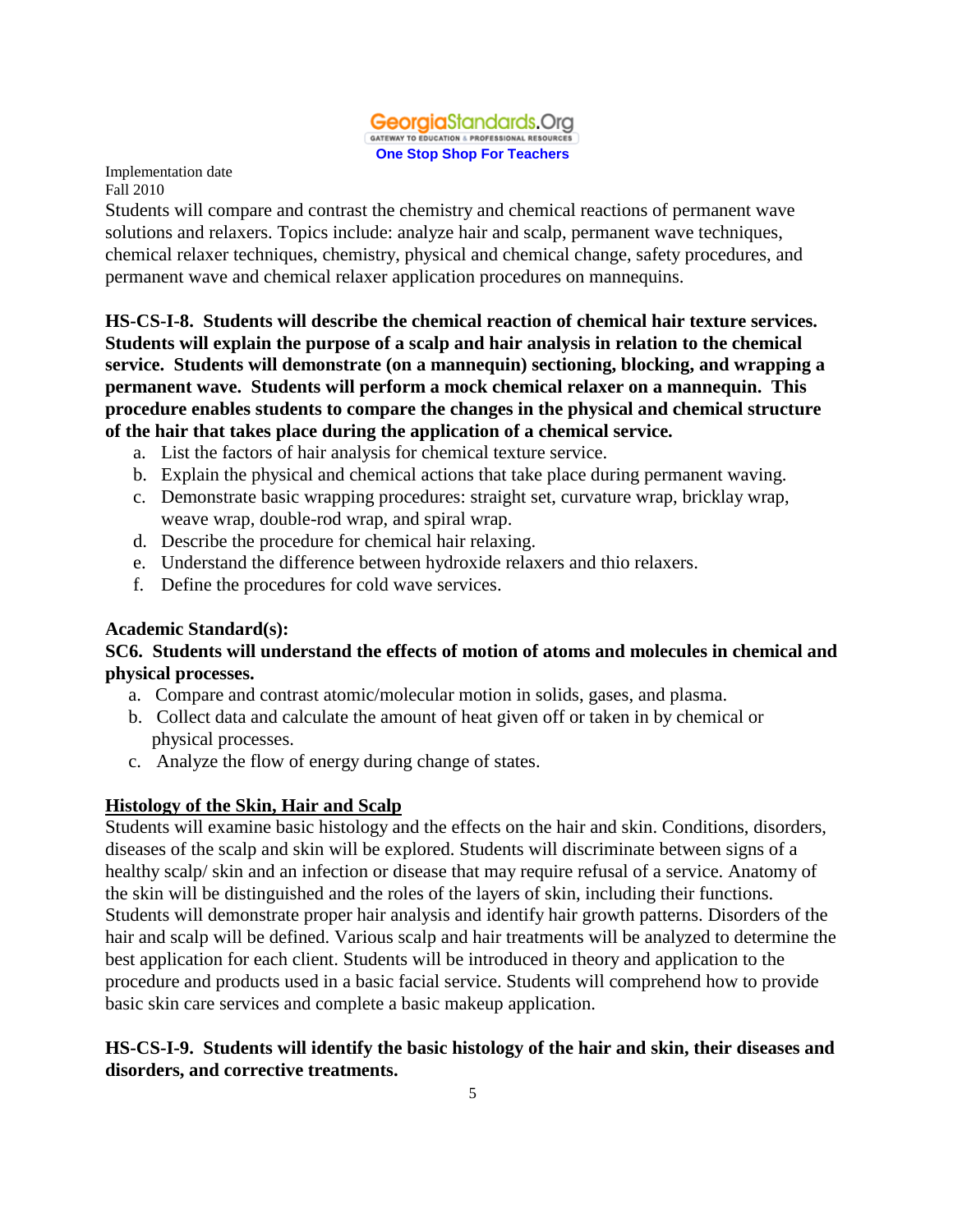

- a. Identify and compare the structure of hair.
- b. Investigate and identify samples of hair textures.
- c. Compare the various natural hair growth patterns on live models.
- d. Identify the scientific terms for head and facial hair and differentiate between them.
- e. Demonstrate hair analysis, using density, porosity, and elasticity as scientific indicators.
- f. Identify and compare the physical and chemical actions that damage the hair structure.
- g. Distinguish between the benefits of various hair conditioning products.
- h. Demonstrate the application of basic conditioning products.
- i. Identify the electrical implements used for hair and scalp treatments.
- j. Demonstrate corrective hair and scalp treatments.
- k. Demonstrate safety and infection control procedures used in hair and scalp treatments
- l. Identify the most common diseases and disorders of the skin and hair and explain their origin.
- m. Differentiate between corrective treatments for conditions that may be treated in a salon and those that must be referred to a physician.

#### **Academic Standard(s):**

**SCSh 1 Students will evaluate the importance of curiosity, honesty, openness, and skepticism in science.**

**SCSH5 Students will demonstrate the computation and estimation skills necessary for analyzing data and developing reasonable scientific explanations.**

**ELA10RC3 (a.) Demonstrates an understanding of contextual vocabulary in various subjects.**

**SCSh4 Students will use tools and instruments for observing, measuring, and manipulating scientific equipment and materials.**

**S712 Students will describe the structure and functions of cells, tissues, organs, and organ systems.**

#### **HS-CS-II-10. Students will understand the structure and function of the human skin enabling the student to analyze and perform the types of services required for a specific skin condition. During this introductory class, the students will become familiar with the correct method for giving a facial and a makeup application.** .

- a. Describe the five basic massage movements used in Cosmetology.
- b. List and identify the products and supplies needed to perform plain facial services.
- c. List the basic cosmetics used on the face and neck.
- d. Give plain facial treatment for normal, dry, and oily skin.
- e. Perform basic day and evening makeup application.
- f. Follow safety precautions for skin and facial treatment and identify safety precautions to be followed in skin care.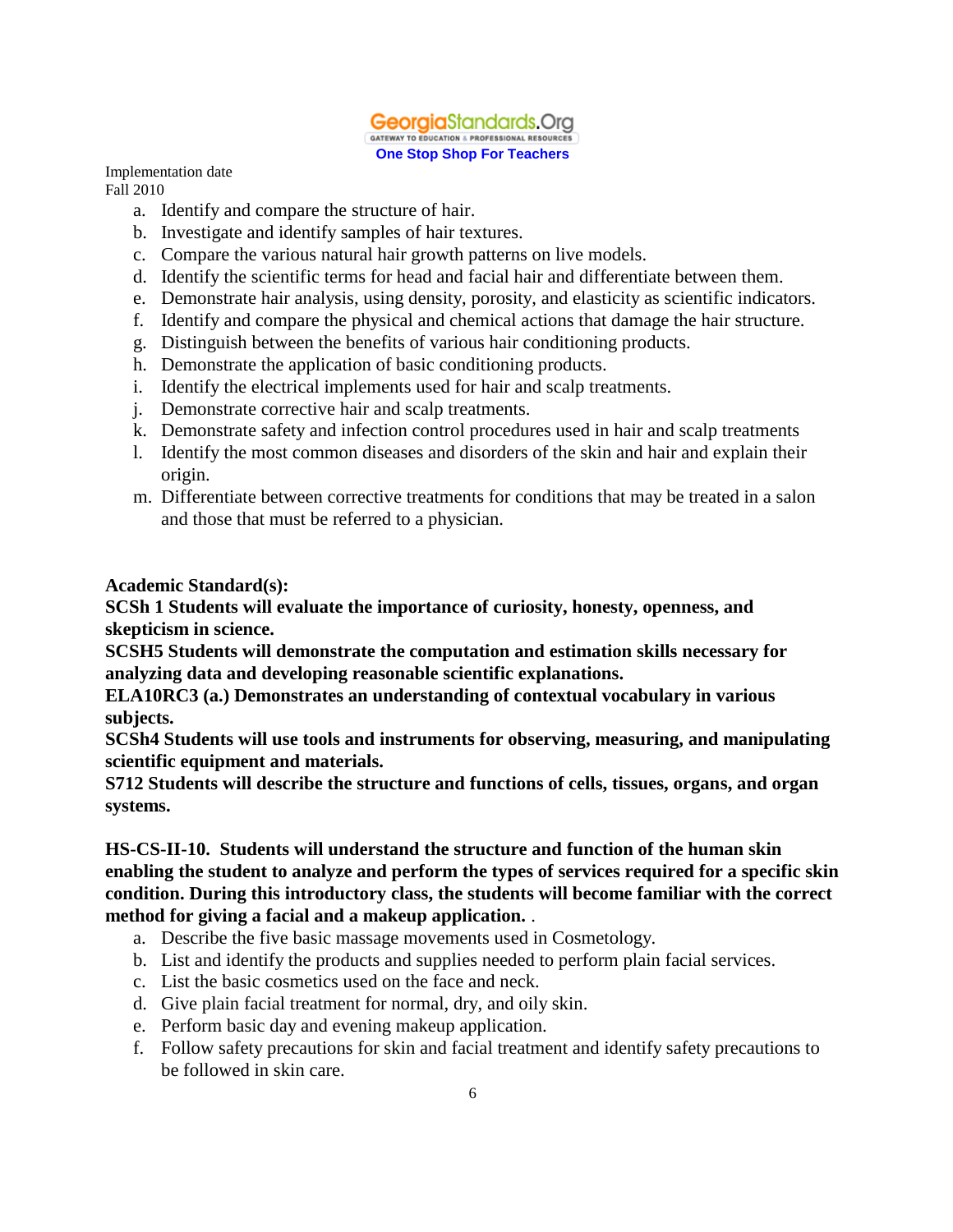

> g. Demonstrate knowledge of state and federal regulations to include the handling and disposal of hazardous materials according to the MSDS.

## **Academic Standard(s): SCSh 1 Students will evaluate the importance of curiosity, honesty, openness, and skepticism in science.**

# **Reading Across the Curriculum**

## **Reading Standard Comment**

After the elementary years, students engage in reading for learning. This process sweeps across all disciplinary domains, extending even to the area of personal they experience text in all genres and modes of discourse. In the study of various disciplines of learning (language arts, mathematics, science, social studies), students must learn through reading the communities of discourse of each of those disciplines. Each subject has its own specific vocabulary, and for students to excel in all subjects, they must learn the specific vocabulary of those subject areas in context.

Beginning with the middle grades years, students begin to self-select reading materials based on personal interests established through classroom learning. Students become curious about science, mathematics, history, and literature as they form contexts for those subjects related to their personal and classroom experiences. As students explore academic areas through reading, they develop favorite subjects and become confident in their verbal discourse about those subjects.

Reading across curriculum content develops both academic and personal interests in students. As students read, they develop both content and contextual vocabulary. They also build good habits for reading, researching, and learning. The Reading Across the Curriculum standard focuses on the academic and personal skills students acquire as they read in all areas of learning.

Students will enhance reading in all curriculum areas by:

- a. Reading in all curriculum areas
	- Read a minimum of 25 grade-level appropriate books per year from a  $\bullet$ variety of subject disciplines and participate in discussions related to curricular learning in all areas.
	- Read both informational and fictional texts in a variety of genres and modes of discourse.
	- Read technical texts related to various subject areas.
- b. Discussing books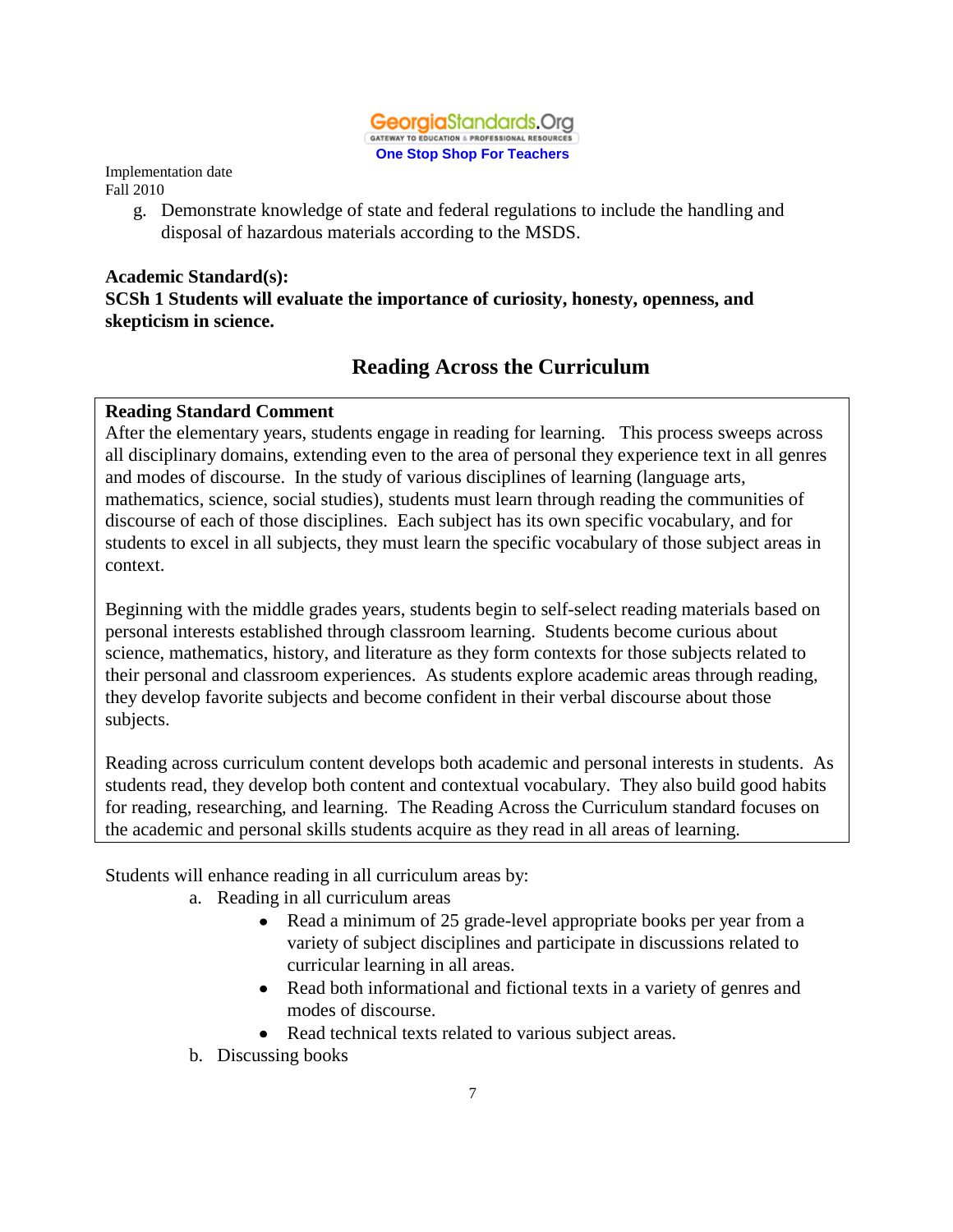

- $\bullet$ Discuss messages and themes from books in all subject areas.
- Respond to a variety of texts in multiple modes of discourse.  $\bullet$
- Relate messages and themes from one subject area to messages and themes in another area.
- Evaluate the merit of texts in every subject discipline.
- Examine author's purpose in writing.
- Recognize the features of disciplinary texts.
- c. Building vocabulary knowledge
	- Demonstrate an understanding of contextual vocabulary in various subjects.
	- Use content vocabulary in writing and speaking.
	- Explore understanding of new words found in subject area texts.
- d. Establishing context
	- Explore life experiences related to subject area content.
	- Discuss in both writing and speaking how certain words are subject area related.
	- Determine strategies for finding content and contextual meaning for unknown words.

#### **CTAE Foundation Skills**

The Foundation Skills for Career, Technical and Agricultural Education (CTAE) are critical competencies that students pursuing any career pathway should exhibit to be successful. As core standards for all career pathways in all program concentrations, these skills link career, technical and agricultural education to the state's academic performance standards.

The CTAE Foundation Skills are aligned to the foundation of the U. S. Department of Education's 16 Career Clusters. Endorsed by the National Career Technical Education Foundation (NCTEF) and the National Association of State Directors of Career Technical Education Consortium (NASDCTEc), the foundation skills were developed from an analysis of all pathways in the sixteen occupational areas. These standards were identified and validated by a national advisory group of employers, secondary and postsecondary educators, labor associations, and other stakeholders. The Knowledge and Skills provide learners a broad foundation for managing lifelong learning and career transitions in a rapidly changing economy.

**CTAE-FS-1 Technical Skills:** Learners achieve technical content skills necessary to pursue the full range of careers for all pathways in the program concentration.